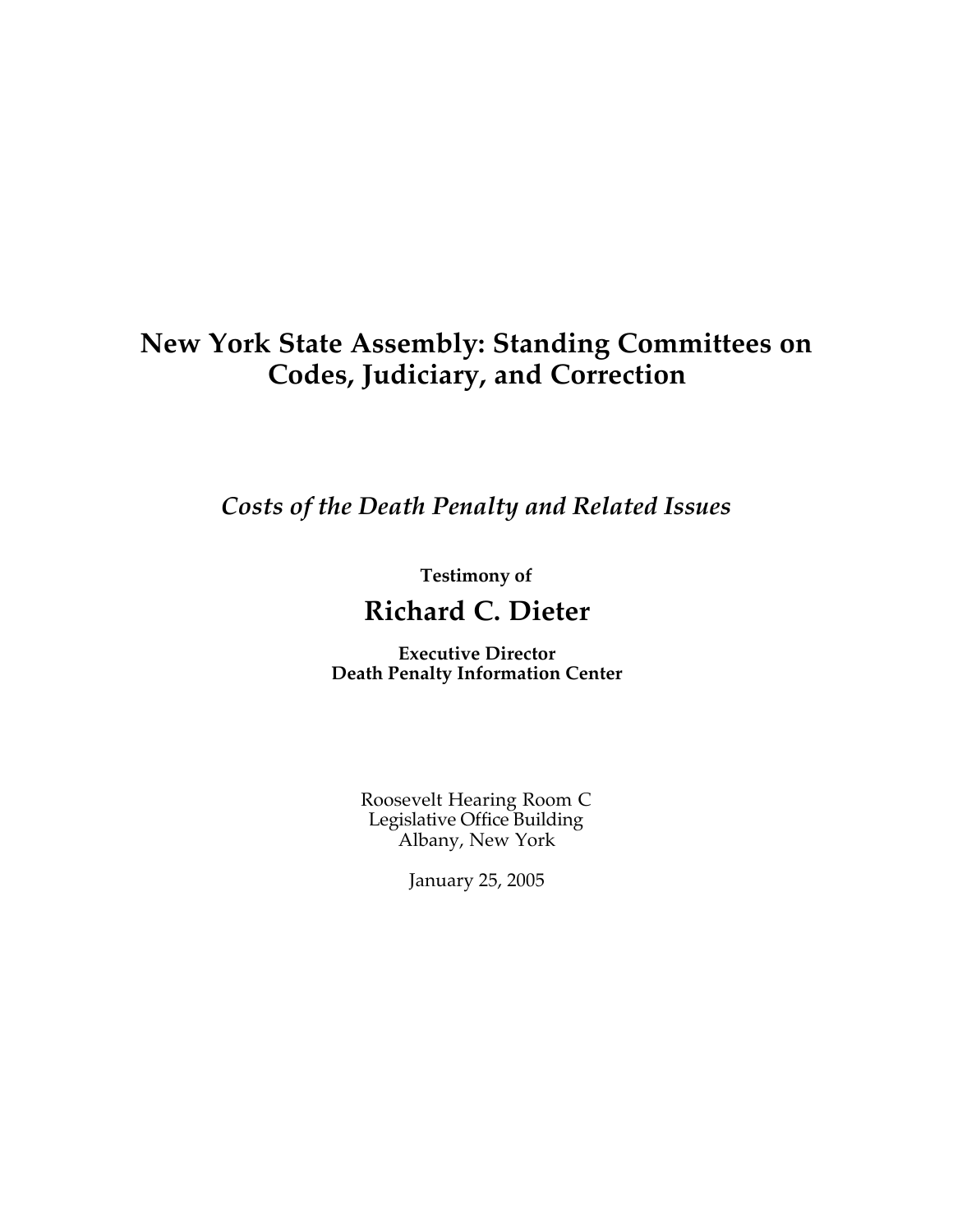## **INTRODUCTION**

Good afternoon. I would like to thank the Chairs of the respective Committees conducting these hearings, Assemblyman Lentol, Assemblywoman Weinstein, and Assemblyman Aubry, and all the Members of these Committees for this opportunity to appear before you and to offer my remarks on the costs of the death penalty.

My name is Richard Dieter and I am the Executive Director of the Death Penalty Information Center in Washington, DC, a position I have held for the past 13 years. I am an attorney, an adjunct professor at Catholic University Law School, and a native of New York. The Death Penalty Information Center is a non-profit organization whose focus is research and analysis of capital punishment.

There are many controversial aspects to the death penalty debate and the question of costs often gets overlooked. Fiscal considerations, however, are important in their own right, and they have a critical impact on other issues such as innocence and the quality of representation.

In broad terms, the death penalty is about a **search for justice and the safety of the community**. There are many ways to make the community safer, and most of these have costs associated with them. There is no bottomless pot of government money to be spent on things that might help the community. The more you spend on one project, the less there is available for other worthwhile endeavors.

All of the studies regarding the cost of the death penalty have concluded that it amounts to a **net expense** to the state and the taxpayers. As a recent article on this very subject in the *Wall Street Journal* put it: "Nothing is certain except the death penalty and higher taxes."<sup>1</sup> The extra money spent on the death penalty could be spent on other means of achieving justice and making the community safer: compensation for victims, better lighting in crime areas, more police on the streets, even longer periods of incarceration for certain offenders, or projects to reduce unemployment. Quite a few

 $\overline{a}$ <sup>1</sup>. R. Gold, "Counties Struggle with High Cost of Prosecuting Death-Penalty Cases," Wall St. Journal, Jan. 9, 2002.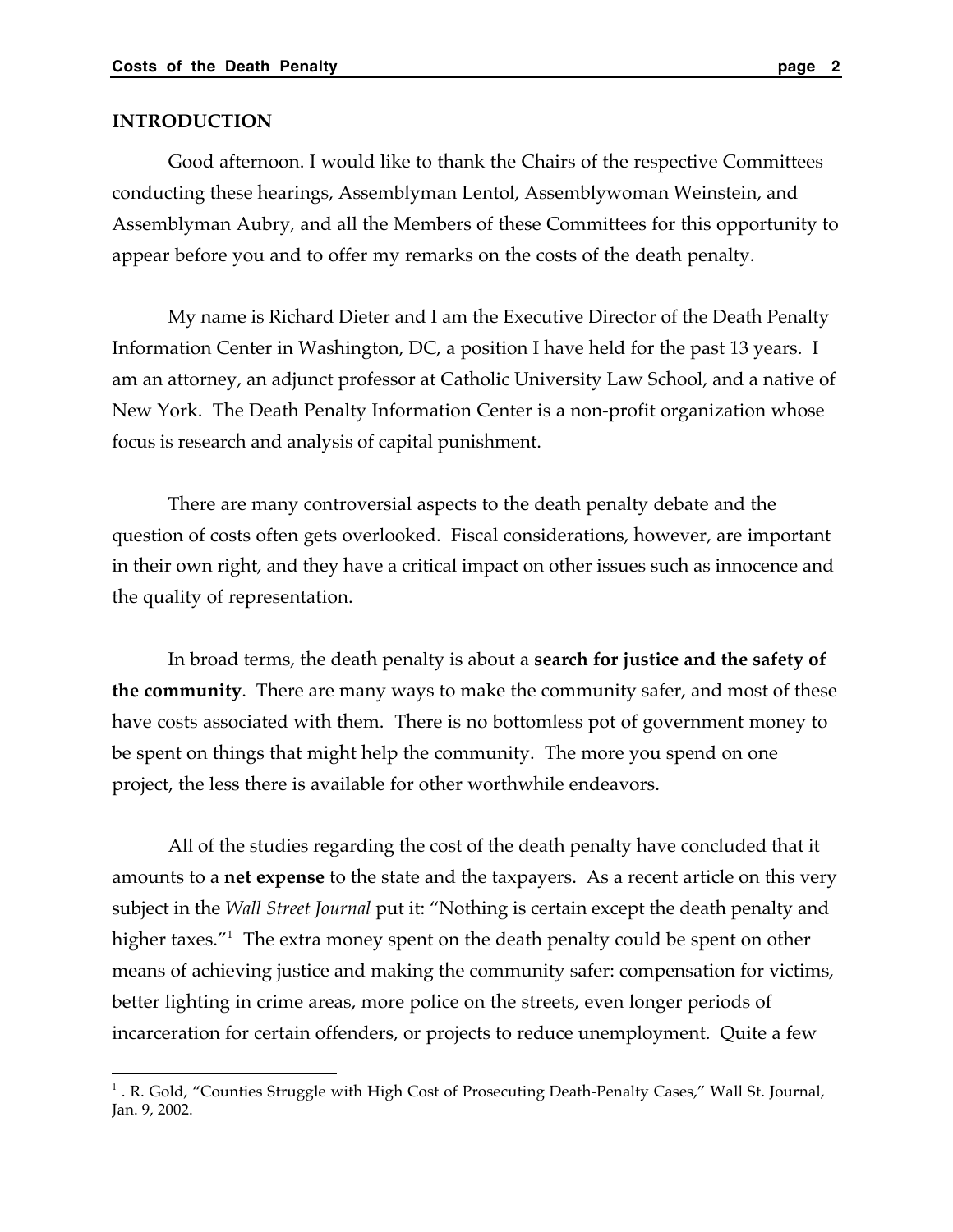$\overline{a}$ 

jurisdictions with the death penalty have recently had to cut back on other vital services. In some states, people are being released from prison early as a cost saving measure. Other states are closing libraries and other vital services. $^2$  The costs of the death penalty have a direct bearing on these issues.

A second reason why the costs of the death penalty are so central is that they play a key role in how the death penalty is implemented. Supporters and opponents of the death penalty agree that the capital punishment system should not take unnecessary risks with innocent lives and should be applied with a strict fairness. As with many things, the death penalty on the cheap is really no bargain. There is no abstract dollar figure for the cost of the death penalty -- it depends on the quality of the system you demand. In Illinois, their system was fraught with error. Over a 20-year period, they freed more innocent people from death row than they executed. As a result, a blue-ribbon commission there recommended 85 changes to make the death penalty more reliable; most of these changes will now cost the state even more money.<sup>3</sup>

There is little dispute that the death penalty is expensive. Of course, sentencing someone to life in prison is also very expensive. But death penalty costs are accrued upfront, especially at trial and for the early appeals, while life-in-prison costs are spread out over many decades. A million dollars spent today is a lot more costly to the state than a million dollars that can be paid gradually over 40 years.

But the most expensive system is one that combines the costliest parts of both punishments: lengthy and complicated death penalty trials followed by incarceration for life. Surprisingly, research has shown that that is exactly what you can expect from the death penalty. In most cases where the prosecution announces that the death penalty will be sought, it is never imposed. And even when it is imposed, it is rarely carried out. New York's experience bears this out.

<sup>2</sup> . See, e.g., F. Butterfield, "As Cities Struggle, Police Get By With Less," N.Y. Times, July 27, 2004 (cities with budget shortfalls are closing innovative law enforcement units that helped reduce crime). Cleveland laid off 250 police officers. Meanwhile, Ohio has 206 people on death row.

<sup>3</sup> . Report of the Governor's Commission on Capital Punishment (Illinois, released April 15, 2002).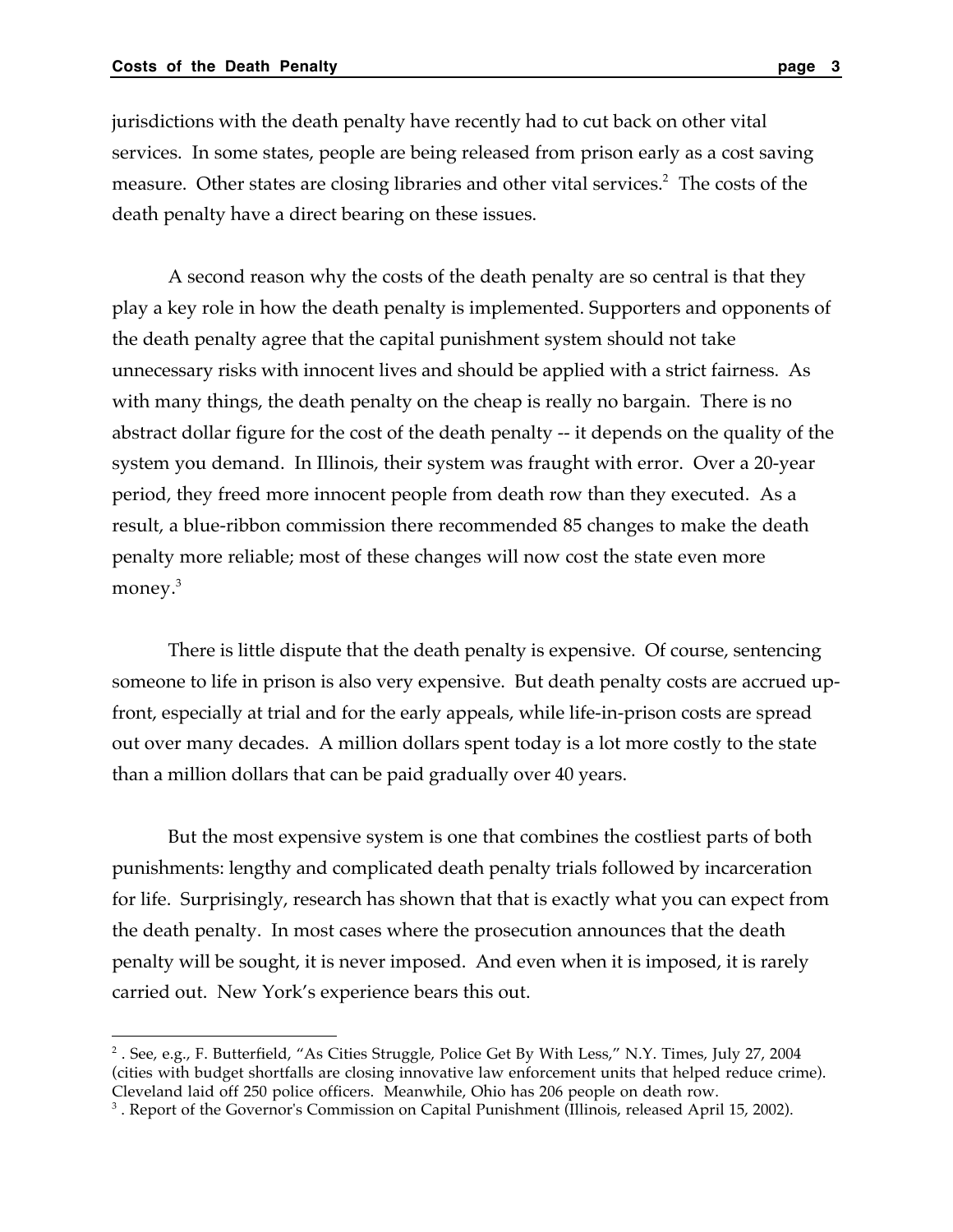Death penalty cases are clearly more expensive at every stage of the judicial

process than similar non-death cases. Everything that is needed for an ordinary trial is needed for a death penalty case, only more so:

- more pre-trial time will be needed to prepare: cases typically take a year to come to trial
- more pre-trial motions will be filed and answered
- more experts will be hired

 $\overline{a}$ 

- twice as many attorneys will be appointed for the defense, and a comparable team for the prosecution
- jurors will have to be individually quizzed on their views about the death penalty
- they are more likely to be sequestered
- two trials instead of one will be conducted: one for guilt and one for punishment
- the trial will be longer: a cost study at Duke University estimated that death penalty trials take 3 to 5 times longer than typical murder trials
- and then will come a series of appeals during which the inmates are held in the high security of death row.

These individual expenses result in a substantial net cost to the taxpayer to maintain a death penalty system as compared to a system with a life sentence as the most severe punishment. It is certainly true that after an execution the death row inmate no longer has to be incarcerated while the life-sentence prisoner remains under state care. But that partial saving is overwhelmed by the earlier death penalty costs, especially because relatively few cases result in an execution, and, even those that do occur, happen many years after the sentence is pronounced. $^4\,$  A recent study at Columbia University Law School demonstrated how few capital cases actually result in an execution: the study found that 68% of death penalty sentences or convictions are

<sup>4</sup> . Some commentators have suggested that the existing cost studies ignore the possible financial savings from the theory that the threat of the death penalty results in more plea bargains. However, some of the studies cited below do mention this plea bargain factor: see note 10 (North Carolina), note 15 (Indiana), and note 16 (Kansas) below. These studies considered such a factor to be speculative or that such pleas were restricted by state law. Moreover, if this was the avowed purpose of the death penalty, it is doubtful that courts would uphold the constitutionality of such an intentional interference with the right to trial.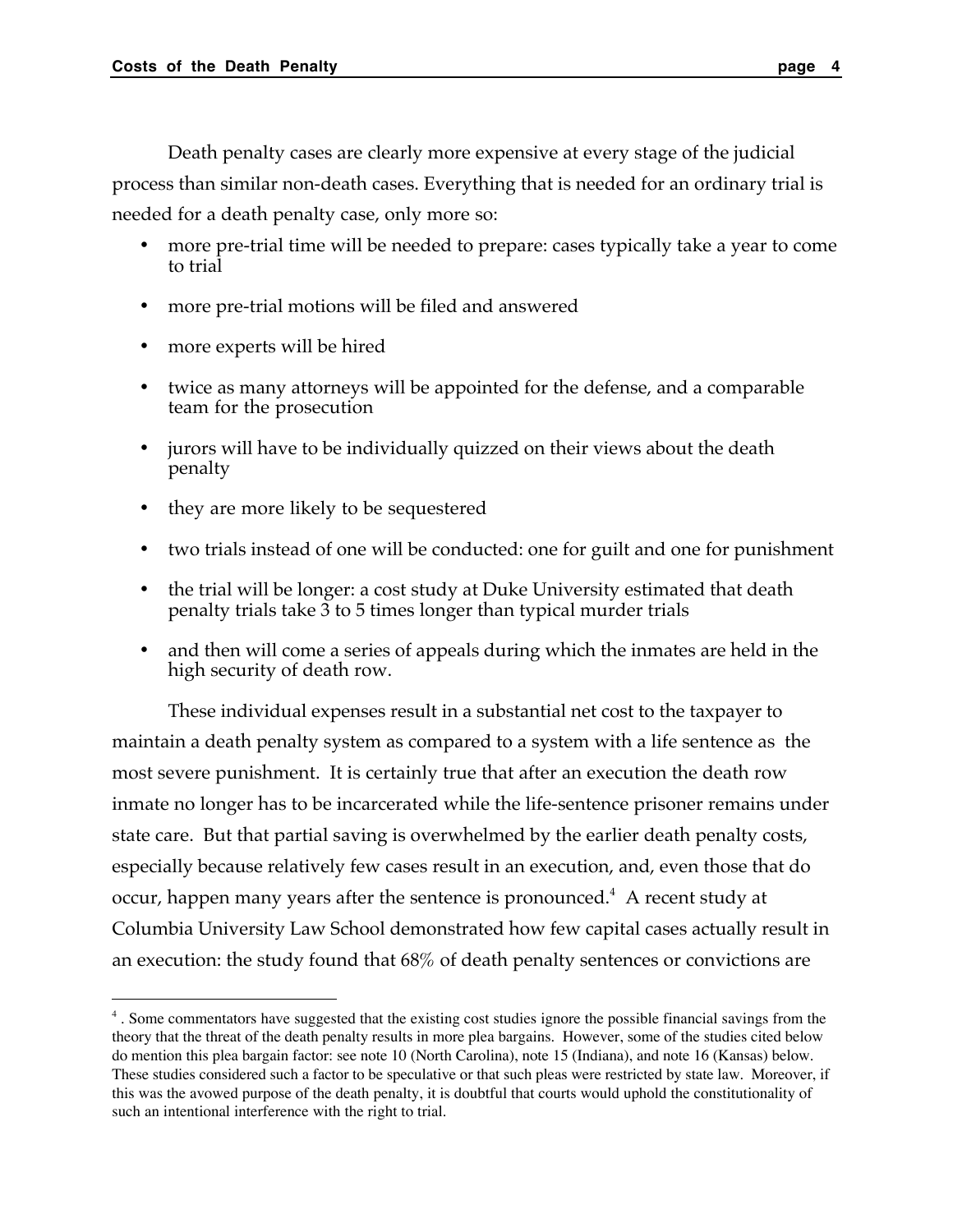overturned on appeal. $^5$  The serious errors that are discovered require that at least the sentencing phase be done over. When these death penalty cases are re-tried, approximately 82% result in a life sentence. Thus, the typical death penalty case has all the expenses of its early stages and appeal; it is then overturned, and a life sentence is imposed, resulting in all the costs of a lifetime of incarceration. Nationally, only about  $12\%$  of people who have been sentenced to death have been executed.<sup>6</sup>

Theoretically, New York might fashion a more efficient death penalty system. Texas, for example, has executed about one-third of the people it has sentenced to death. Even at that rate, it has been estimated that the **extra** costs of the death penalty in Texas are about \$2.3 million per case. $^7\,$  But I am not sure that New York would want to emulate Texas' record of sleeping lawyers, prosecutorial misconduct, and sharp reprimands from the U. S. Supreme Court.

Other panelists will speak about the specific costs that New York has encountered so far with its death penalty. $^8\,$  One number, however, stands out: with well over \$100 million spent, $9$  there have been no executions. The death penalty without executions is just another name for life-without-parole; and this is the most expensive form of life-without-parole because the sentences that are obtained occur after the high costs of death penalty trials.

#### **COST STUDIES**

 $\overline{a}$ 

It is difficult to put a precise figure on the cost of the death penalty, and very few states have conducted in-depth studies of the expenses. Despite the fact that it has been almost 30 years since the death penalty was reinstated, only a handful of states have averaged more than one execution per year in this time. Until an execution occurs, the

<sup>5</sup> . James S. Liebman, "A Broken System: Error Rates in Capital Cases," (Columbia Univ. June, 2000) (executive summary).

<sup>&</sup>lt;sup>6</sup>. See U.S. Dept. of Justice, Bureau of Justice Statistics, "Capital Punishment 2003," appendix Table 4 (2004).

<sup>7</sup> . C. Hoppe, "Executions Cost Texas Millions," Dallas Morning News, March 8, 1992, at 1A.

<sup>8</sup> . See, e.g., D. Wise, "Capital Punishment Proves to Be Expensive," New York Law Journal, April 30, 2002, at p.1.

<sup>&</sup>lt;sup>9</sup>. "Costly Price of Capital Punishment—Case Shows Effort Expended Before the State takes a Life," Albany Times-Union, Sept. 22, 2003 (over \$160 million spent in 7 years).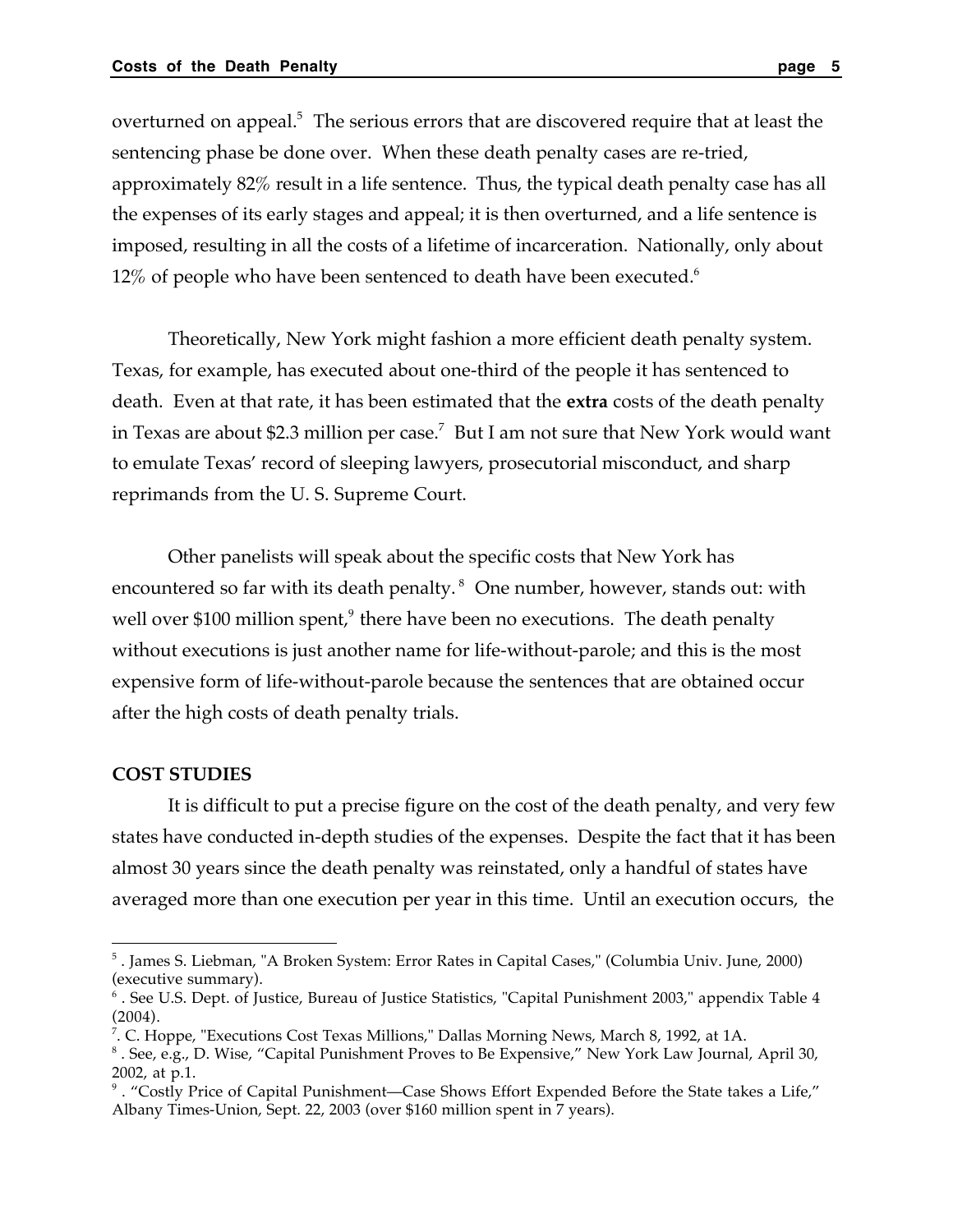full costs can only be projected. Nevertheless, there have been studies by government agencies, the media, and independent researchers that create a clearer picture.

The studies differ widely in the states they cover, in their level of sophistication and in the assumptions they make. However, they have all come to similar conclusions, and many of their estimates of the costs are fairly close.

### **COMMON ELEMENTS OF THE STUDIES**

Most of these studies do not look solely at the costs of an isolated case. Rather the best analyses compare a **system** in which the death penalty is employed to a system dealing with similar crimes in which a life sentence is the most severe punishment allowed. At every step of the analysis, the question is asked: how much more, or less, does the system with the death penalty cost compared to the other system?

One important point about the better cost studies: the costs of the death penalty usually do not appear as line items in the budget. It is not accurate to say that there is no expense attributable to the prosecution or judges because they would be paid the same regardless of whether they are doing death penalty cases. This ignores what the studies call "opportunity costs." Time is money. If a prosecutor or judge works longer on a case because it is a death penalty case, then those hours are not available for other work. If death penalty cases take more time, then that time difference is a net cost measured in the hours of all the participants.

#### **HOW MUCH DOES THE DEATH PENALTY COST?**

The major cost studies on the death penalty all indicate that it is much more expensive than a system where the most severe sentence is life in prison:

⇒ The most comprehensive study conducted in this country found that the death penalty costs North Carolina \$2.16 million per execution over the costs of a nondeath penalty system imposing a maximum sentence of imprisonment for life.<sup>10</sup> These findings are sensitive to the number of executions the state carries out.

 $\overline{a}$ <sup>10</sup>. P. Cook, "The Costs of Processing Murder Cases in North Carolina," Duke University (May 1993).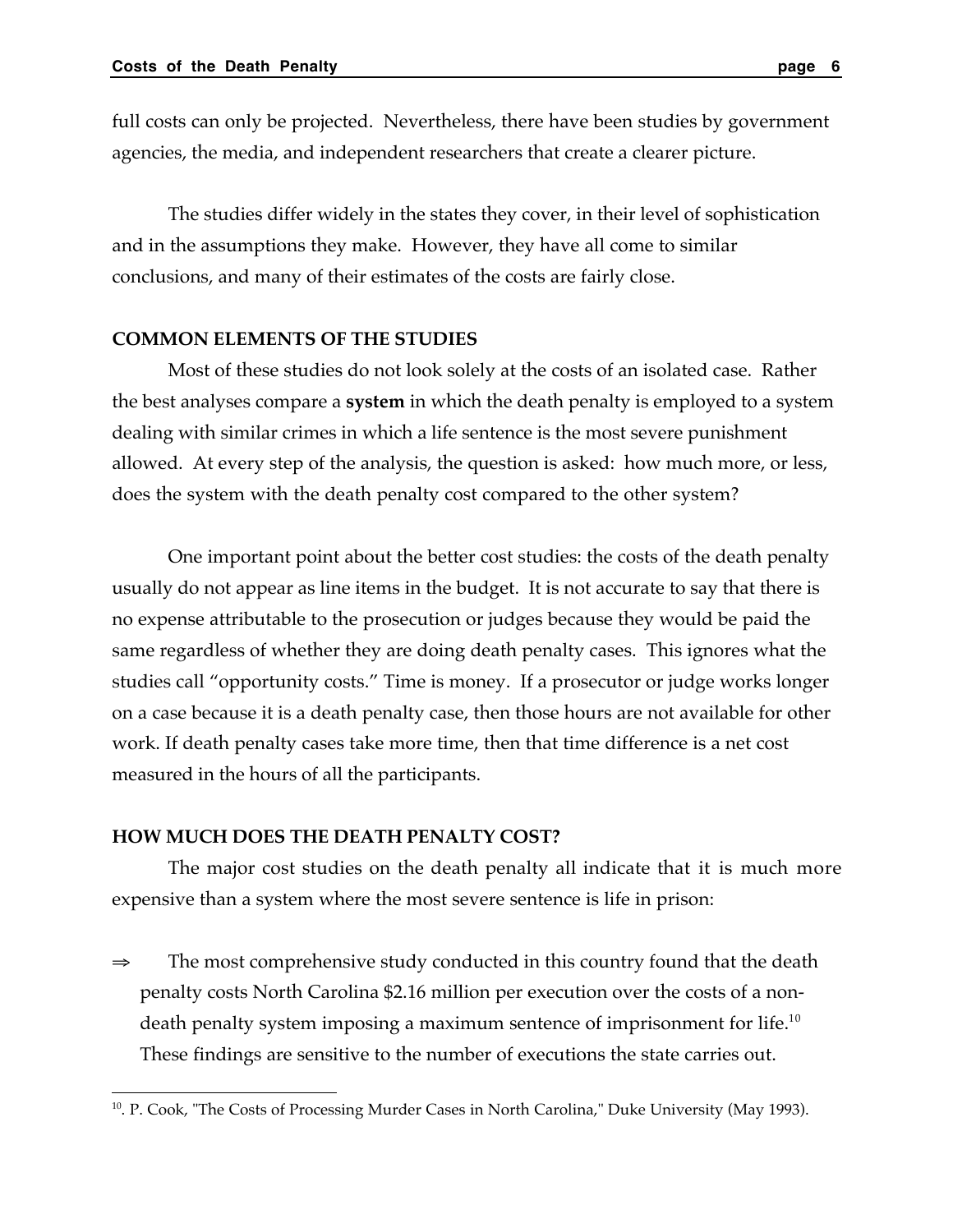However, the authors noted that even if the death penalty were 100% efficient, i.e., if **every** death sentence resulted in an execution, the **extra** costs to the taxpayers would still be \$216,000 per execution.

- ⇒ Some years ago, the *Miami Herald* estimated that the costs of the death penalty in Florida were \$3.2 million per execution, based on the rate of executions at that time.<sup>11</sup> Florida's death penalty system bogged down for a number of reasons, including a controversy over the electric chair. As a result, a more recent estimate of the costs in Florida by the *Palm Beach Post* found a much higher cost per execution: Florida spends \$51 million a year above and beyond what it would cost to punish all first-degree murderers with life in prison without parole. Based on the 44 executions Florida had carried out from 1976 to 2000, that amounts to a cost of \$24 million for each execution.<sup>12</sup>
- ⇒ In Texas, the *Dallas Morning News* concluded that a death penalty case costs an average of \$2.3 million, about three times the cost of imprisoning someone in a single cell at the highest security level for 40 years.<sup>13</sup>
- ⇒ The *Sacramento Bee* found that the death penalty costs California \$90 million annually beyond the ordinary costs of the justice system - \$78 million of that total is incurred at the trial level. $^{\rm 14}~$  Since California has averaged much less than one execution per year, the costs per execution are astronomical, approaching \$100 million per execution. Recently, the governor of California requested an additional \$220 million from the legislature to construct a new death row.
- ⇒ A recent study by Indiana's Criminal Law Study Commission found that the total costs of the death penalty projected into the future for the state's current capital

 $\overline{a}$ <sup>11</sup>. D. Von Drehle, "Bottom Line: Life in Prison One-sixth as Expensive," The Miami Herald, July 10, 1988, at 12A.

<sup>&</sup>lt;sup>12</sup>. S. V. Date, "The High Price of Killing Killers," Palm Beach Post, Jan. 4, 2000, at 1A.

 $13$ . C. Hoppe, "Executions Cost Texas Millions," Dallas Morning News, March 8, 1992, at 1A.

<sup>&</sup>lt;sup>14</sup> . S. Maganini, "Closing Death Row Would Save State \$90 Million a Year," Sacramento Bee, March 28, 1988, at 1.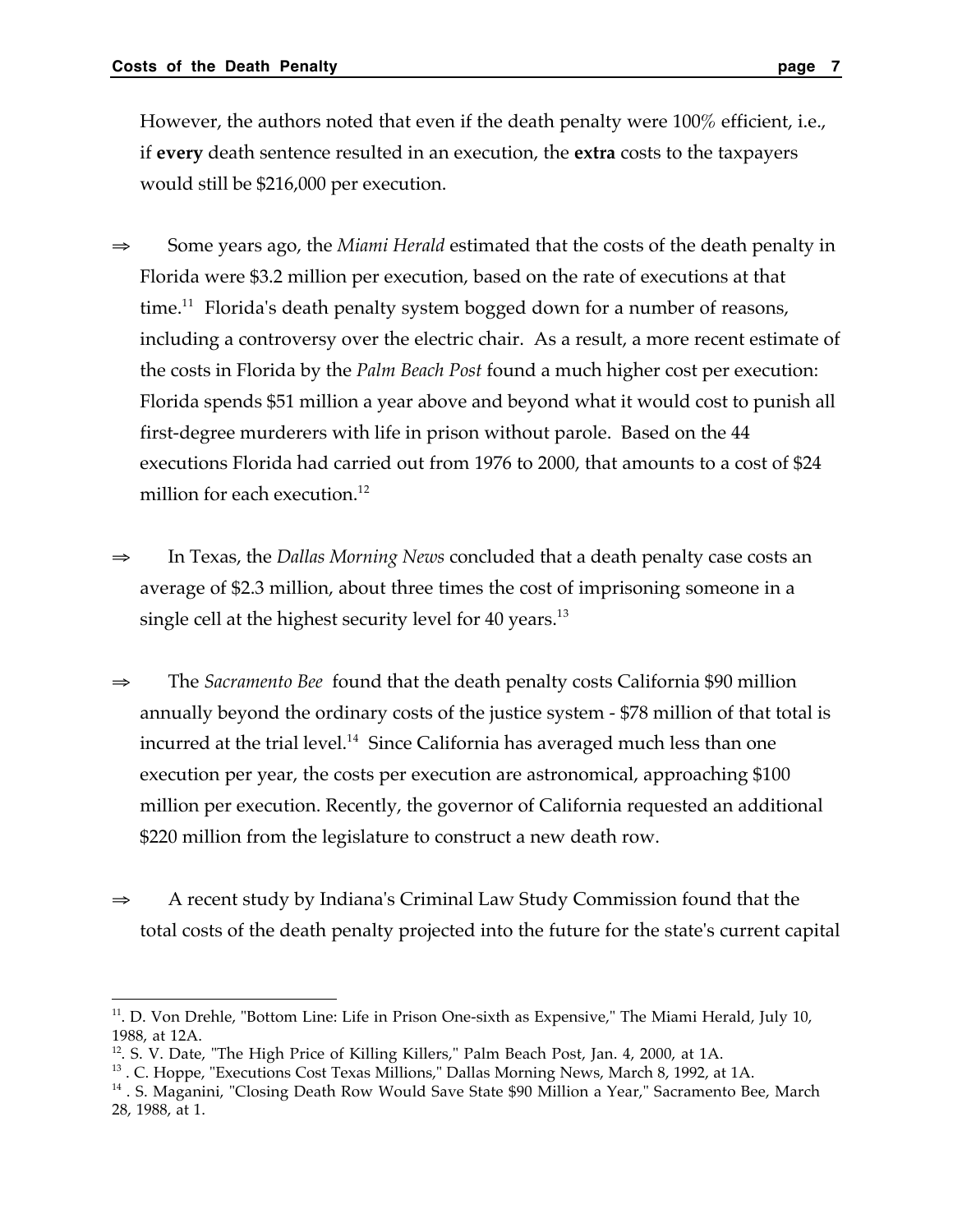cases would be about \$51 million, exceeding the future costs of life without parole sentences by about  $38\%$ <sup>15</sup>

⇒ In its review of death penalty expenses, the State of Kansas concluded that capital cases are 70% more expensive than comparable non-death penalty cases. The study projected death penalty case costs through to execution (though none has occurred) and found that the median death penalty case costs \$1.26 million. Non-death penalty cases were counted through to the end of incarceration and were found to have a median cost of \$740,000. The trial costs for death cases were about 16 times greater than for non-death cases (\$508,000 for death case; \$32,000 for non-death case). The appeal costs for death cases were 21 times greater.<sup>16</sup>

In a report from the Judicial Conference of the United States on the costs of the **federal death penalty**, it was reported that defense costs were about 4 times higher in cases where death was sought than in comparable cases where death was not sought. Moreover, the **prosecution** costs in death cases were 67% higher than the defense costs, even before including the investigative costs of law enforcement agencies.<sup>17</sup>

A recent article in the *Wall Street Journal* noted that in states where counties are chiefly responsible for prosecuting capital cases, the expenses can put an extraordinary burden on local budgets comparable to that caused by a natural disaster.<sup>18</sup> Katherine Baicker of Dartmouth concluded that capital cases have a "large negative shock" on county budgets, often requiring an increase in taxes. She estimated the extra expenses on counties to be \$1.6 billion over a 15-year period.<sup>19</sup>

 $\overline{a}$ <sup>15</sup>. Indiana Criminal Law Study Commission, January 10, 2002 (assuming that only a modest 20% of death sentences are overturned and resentenced to life).

<sup>&</sup>lt;sup>16</sup>. Performance Audit Report: Costs Incurred for Death Penalty Cases: A K-GOAL Audit of the Department of Corrections, State of Kansas, December 2003.

<sup>&</sup>lt;sup>17</sup>. See, "Federal Death Penalty Cases: Recommendations Concerning the Cost and Quality of Defense Representation," Judicial Conference of the United States (May 1998).

<sup>&</sup>lt;sup>18</sup>. R. Gold, "Counties Struggle with High Cost of Prosecuting Death-Penalty Cases," Wall St. Journal, Jan. 9, 2002.

<sup>&</sup>lt;sup>19</sup>. K. Baicker, "The Budgetary Repercussions of Capital Convictions," National Bureau of Economic Research, Working Paper 8382, July 2001.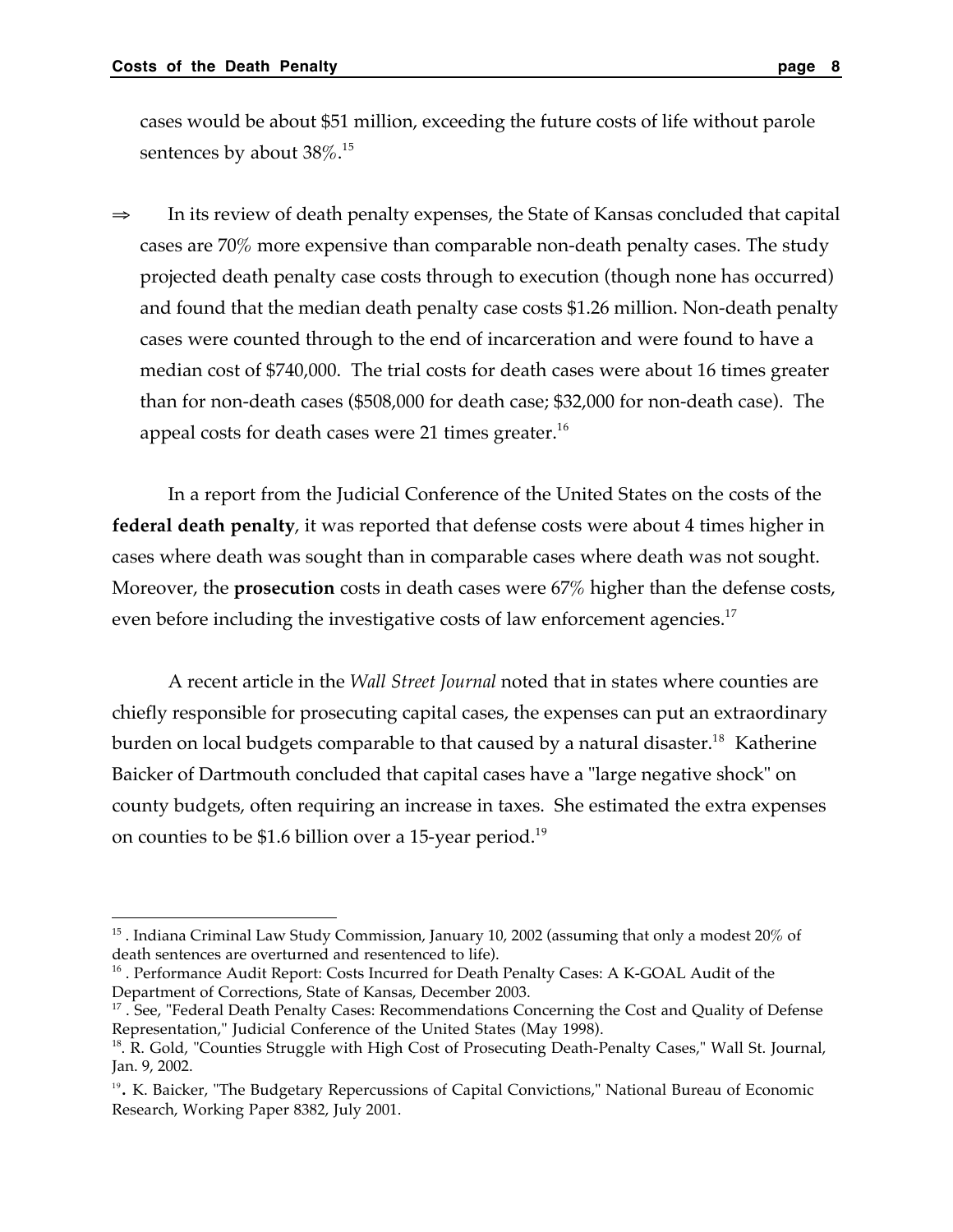The net effect of this burden on counties is a widely disparate and somewhat arbitrary use of the death penalty. "Rich" counties that can afford the high costs of the death penalty may seek this punishment often, while poorer counties may never seek it at all, settling for life sentences instead. In some areas, this geographical disparity can have racial effects, as well, depending on the geographical location of racial minorities within the state. Some counties have approached the brink of bankruptcy because of one death penalty case that has to be done over a second or third time.<sup>20</sup>

Many of the costs of the death penalty are inescapable and have likely increased even since the studies mentioned here were conducted, as the demands for a more reliable and fairer system are heard. The appeals process is now longer, the defense attorneys, prosecutors and judges all are paid more, re-trials are long and more expensive. The majority of the costs occur at the trial level, and cannot easily be streamlined or reduced. Just 18 months ago, the U.S. Supreme Court placed higher demands on state-provided representation when it overturned a death sentence because the attorneys had not employed a mitigation specialist to thoroughly explore their client's background.<sup>21</sup>

It is not my role to advocate any particular legislation in response to these facts. Nevertheless, I believe it is appropriate to say that the New York Court of Appeals may have given the State an opportunity to extricate itself from what many states are increasingly finding to be a cumbersome and expensive burden. The clear national trend is away from a broad use of the death penalty, as indicated by a 50% drop in death sentences, a 40% decline in executions, a smaller death row, and a decreasing level of public support.<sup>22</sup> In public opinion polls, there is a clear upward trend in support for life-without-parole sentences as a substitute for the death penalty. Moreover, the states without the death penalty have fared better in reducing their murder rates than states with the death penalty. I certainly can predict with a high degree of confidence that if New York should re-instate its death penalty, it will face 10 to 15 years with no

 $\overline{a}$ 

 $20$ . See generally, R. Dieter, "Millions Misspent: What Politicians Don't Say About the High Costs of the Death Penalty," (revised edit., 1994) (available from the Death Penalty Information Center).

 $21$ . Wiggins v. Smith, 123 S. Ct. 2527 (2003).

<sup>&</sup>lt;sup>22</sup>. See, e.g., Editorial, "The Year in Death," Washington Post, Jan. 2, 2005.